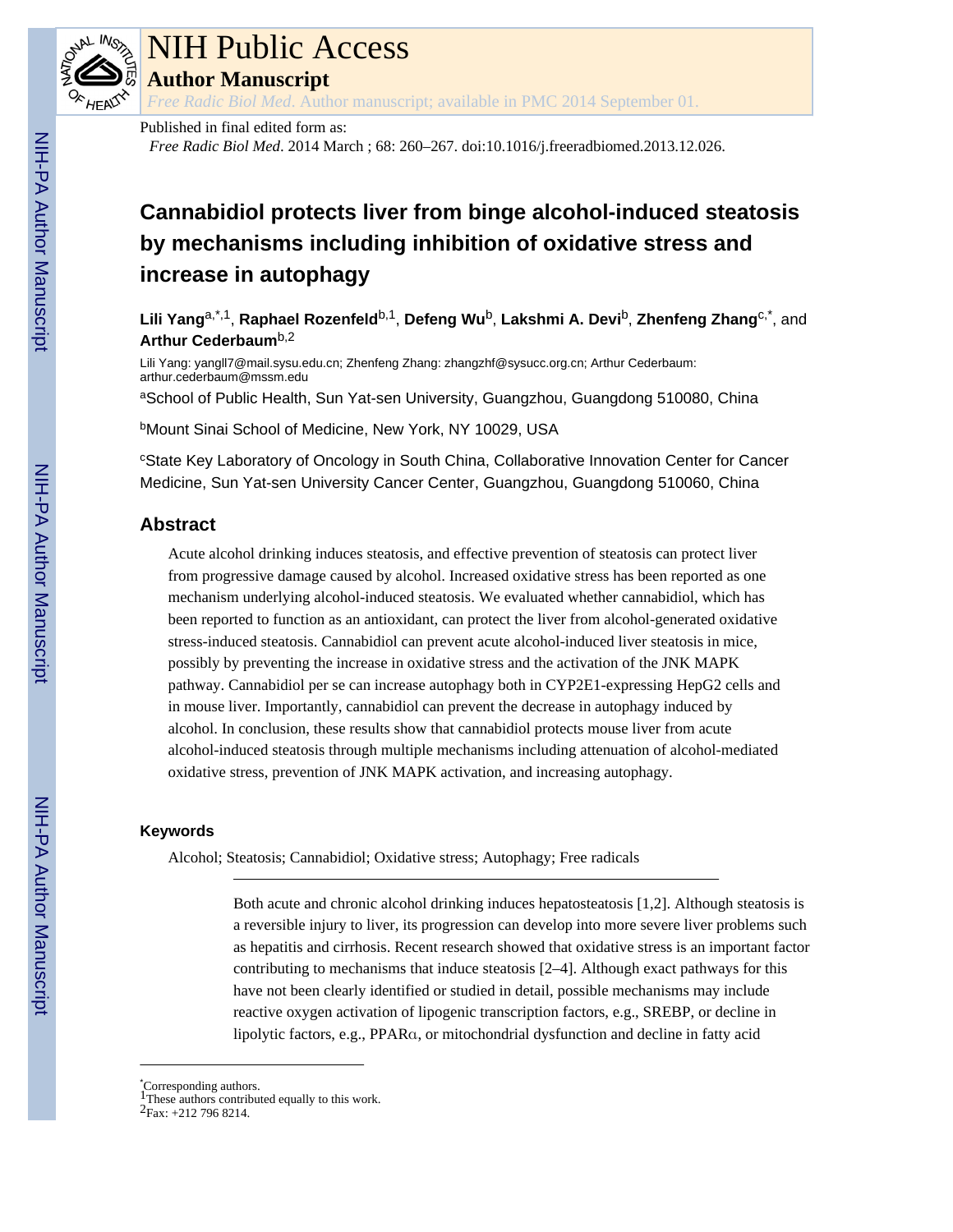oxidation, or activation of the unfolded protein response and endoplasmic reticulum stress. CYP2E1, a cytochrome P450 enzyme, has been shown to play a major role in alcoholinduced oxidative stress and fat accumulation as well as non-alcohol-induced steatosis  $[1 -$ 4]. Studies with CYP2E1-knockout mice showed little or no oxidative stress produced by alcohol compared to CYP2E1-overexpressing mice [1]. Increased oxidative stress was also found in CYP2E1-overexpressing HepG2 cells compared to HepG2 cells lacking CYP2E1 expression [4,5]. These data indicate that oxidative stress is important for the induction of steatosis by alcohol and suggest that compounds that could effectively prevent the induction of oxidative stress represent potential drugs for the prevention of liver steatosis caused by alcohol drinking.

Cannabidiol (CBD) is a nonpsychoactive molecule from the cannabis plant that exhibits unique pharmacological and biological activities. In recent years, CBD has been shown to act as an anti-inflammatory molecule, to be able to block the progression of arthritis [6] and type 1 diabetes [7], to have antioxidant actions [8], and to act as an antiproliferative compound inducing a loss in viability in various tumor cell lines [9–11]. However, the molecular mechanisms mediating the biological effects of CBD are not well understood.

Given the antioxidant properties of CBD, we hypothesized that this compound could exhibit therapeutic properties in the context of alcohol-induced liver injury, by alleviating oxidative stress-induced hepatocellular injury and fat accumulation.

Cannabinoid compounds have also been shown to induce autophagy [12,13]. This is of particular interest in the context of liver injury, as autophagy has recently emerged as a major regulator of lipid homeostasis in the liver [14–18]. Autophagy, especially macroautophagy, is a mechanism by which hepatocytes break down lipids (a mechanism called lipophagy). Inhibition of macroautophagy causes lipid droplets to increase in size and number and to accumulate in hepatocytes. A decreased rate of lipolysis leads to an increase in cellular triglyceride (TG) content, a feature observed in steatosis. In some studies, acute alcohol was shown to decrease autophagy in the liver, leading to steatosis [2,19]. However, other studies showed that acute and chronic alcohol increased autophagy, possibly to protect against alcohol-induced fat accumulation [20,22]. In line with these observations and the proautophagic properties of cannabinoids, we determined whether CBD can protect against alcohol-induced liver steatosis through induction of autophagy.

## **Materials and methods**

#### **Materials**

CBD was obtained from Tocris Bioscience (Ellisville, MO, USA). Reactive oxygen species (ROS) detection kit was purchased from Enzo Life Sciences (Plymouth Meeting, PA, USA). ATP determination kit was from Molecular Probes (Eugene, OR, USA). Antibodies against phospho-c-Jun N-terminal kinase (pJNK), JNK, microtubule-associated protein 1A/1B lightchain 3 (LC3), pP38 mitogen-activated protein kinase (MAPK), and P38 MAPK were obtained from Cell Signaling (Danvers). Antibody against CYP2E1 was a generous gift from Dr. Jerry Lasker.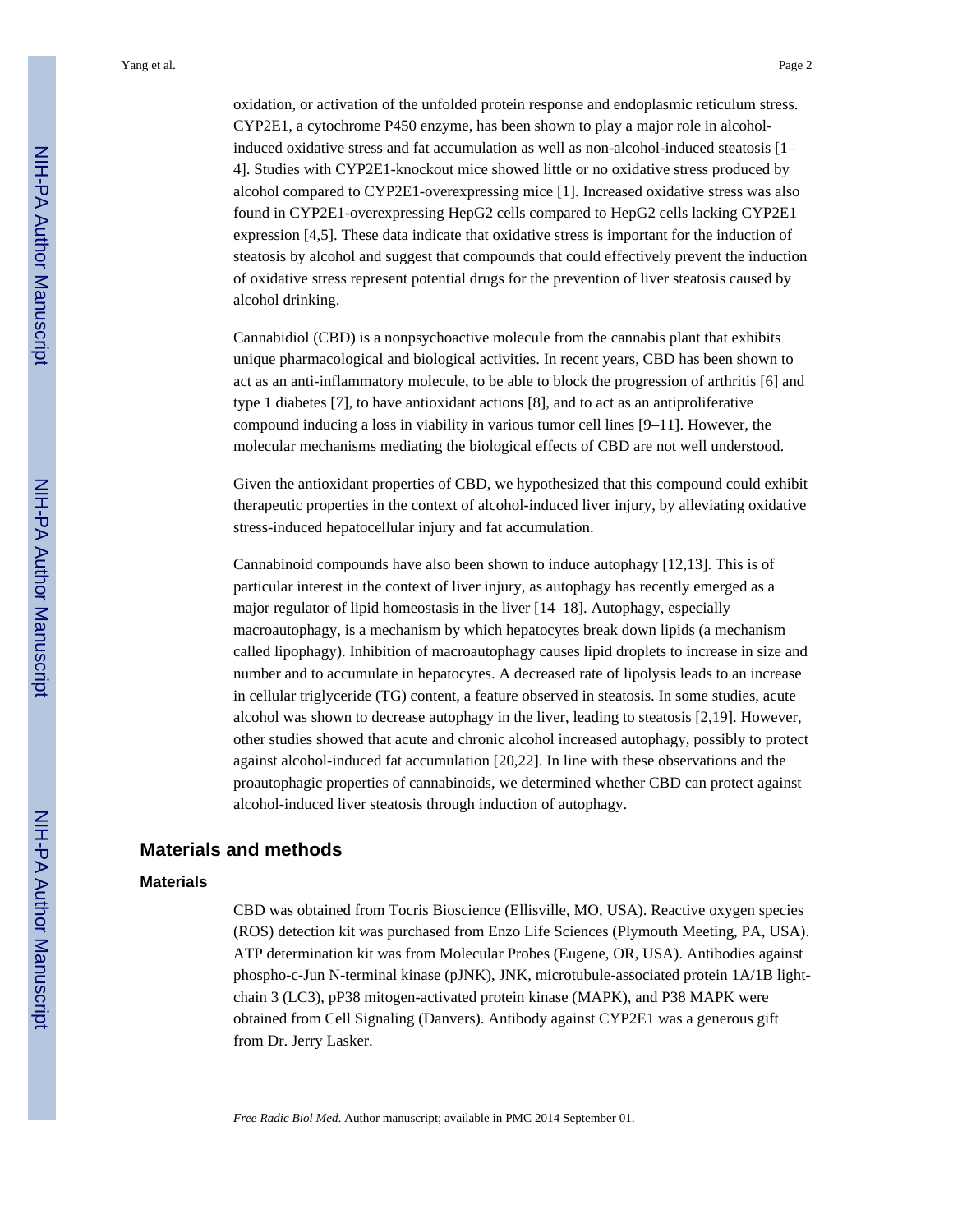#### **Mouse acute alcohol model**

Animal experiments were performed with the approval of the Mount Sinai Animal Care and Use Committee. C57Bl/6 mice weighing 25–30 g, at 8–10 weeks of age (purchased from The Jackson Laboratory), were gavaged with ethanol (30% v/v in saline, 4 g/kg, every 12 h) for 5 days. CBD (5 mg/kg, every 12 h) or vehicle (Tween 80 2%–saline) was injected intraperitoneally (ip) 30 min before each ethanol gavage. After the stated treatment period, mice were anesthetized by ip administration of 50 mg/kg pentobarbital, and serum and liver were collected. Hematoxylin and eosin (H&E) and oil red O staining of liver slices was performed as previously described [2,4,5]. Paraffin slides were deparaffinized and blocked as previously reported [20]. Antibodies against 4-hydroxynonenal (4-HNE), 3-nitrotyrosine (3-NT), and pJNK were added at 1:200 dilution and incubated at 4°C overnight. Slides were washed with phosphate-buffered saline and stained with the Histostain Plus Broad Spectrum (DAB) kit. Images were acquired under the light microscope at  $200 \times$  magnitude. The oil red O staining was quantified by ImageJ software from the U.S. National Institutes of Health.

#### **ATP assay**

ATP content was determined using an ATP Determination Kit (A22066, Molecular Probes). Each reaction contained 1.25 μg/ml firefly luciferase, 50 μM D-luciferin, and 1 mM dithiothreitol in 1 × reaction buffer. Cells were treated with vehicle or CBD or ethanol or CBD plus ethanol. After a 15-min incubation with 1 mg liver protein, luminescence was measured in a luminometer. Results are expressed as arbitrary units of luminescence compared to that of the vehicle-treated control cells, which was taken as 100 arbitrary units.

#### **Triglyceride analysis**

TG levels in the liver lysates were analyzed following the instructions in the TG analysis kit from Pointe Scientific (Canton, MI, USA). TGs in the sample are hydrolyzed by lipase to glycerol and fatty acids. The glycerol is then phosphorylated by ATP to glycerol 3 phosphate. Glycerol 3-phosphate is then converted to dihydroxyacetone phosphate and hydrogen peroxide by glycerophosphate oxidase. The hydrogen peroxide then reacts with 4 aminoantipyrine and 3-hydroxy-2,4,6-tribomobenzoic acid in a reaction catalyzed by peroxidase to yield a red quinoneimine dye. The intensity of the color produced is directly proportional to the concentration of triglycerides in the sample when measured at 540 nm.

#### **Oil red O and ROS assays**

E47 cells, which express CYP2E1 [21], were incubated with 50 or 100 mM ethanol for 5 days (fresh medium with ethanol was added every 24 h) in the absence or presence of CBD (2 and 5 μM). Oil red O staining and ROS detection by flow cytometry of E47 cells were performed as previously described [2,4,5,19]. Total ROS detection was assayed using the Total ROS Detection Kit (Enzo Life Sciences) which contains a nonfluorescent, cellpermeative ROS detection dye. The dye can react directly with a wide range of reactive species, such as hydrogen peroxide, peroxynitrite, and hydroxyl radicals, to yield a green fluorescent product indicative of cellular production of various reactive oxygen or nitrogen species. Upon staining, the fluorescent product generated can be visualized using a flow cytometer equipped with a blue (488 nm) laser. The shift of fluorescence peaks to the right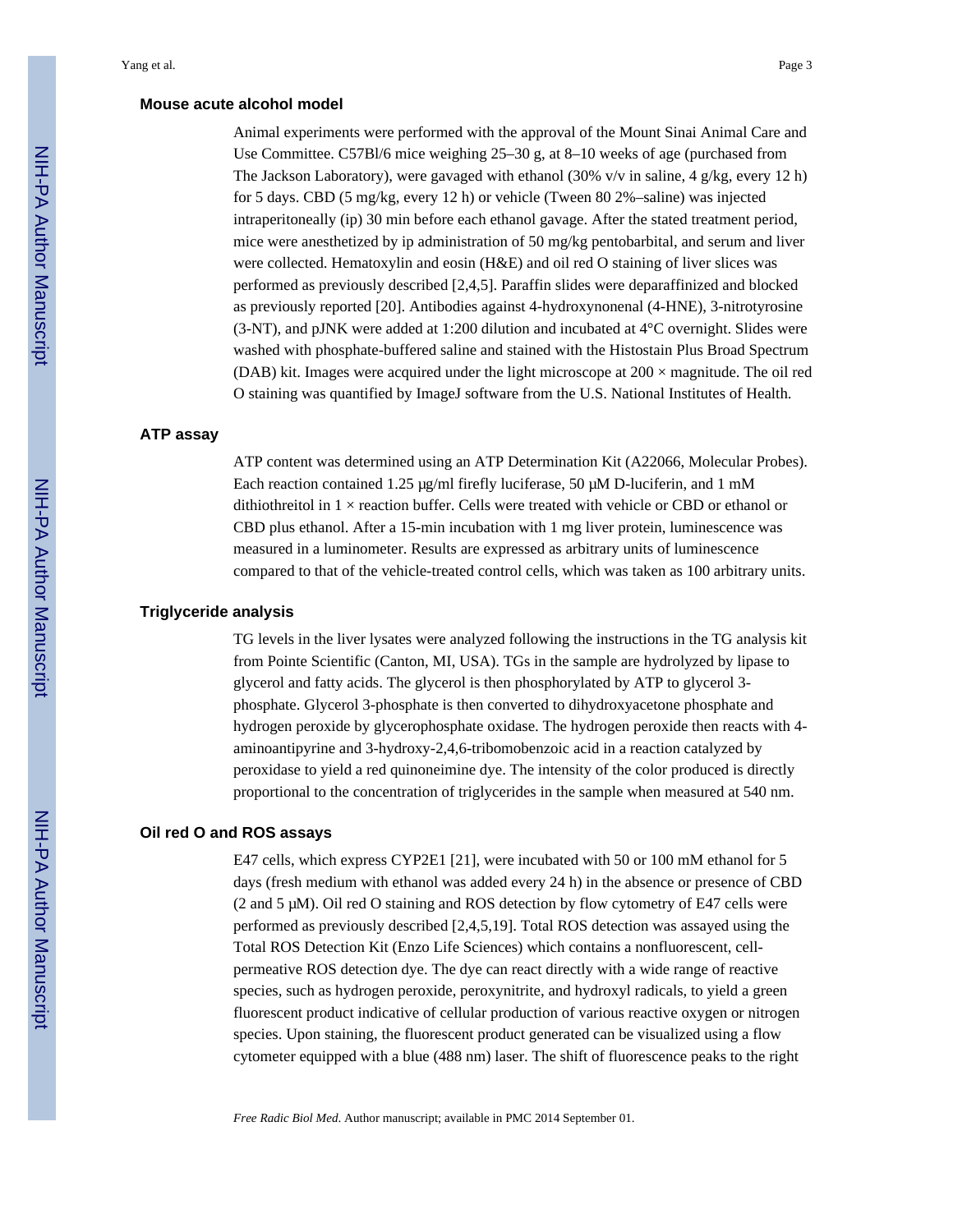is indicative of increased ROS production. Flow cytometric analyses were performed on a three-laser LSRII with DiVa software (BD Biosciences). Data were analyzed with FlowJo software. Activity of CYP2E1 was assayed by the oxidation of *p*-nitrophenol [2,5].

#### **Western blot analysis**

Levels of CYP2E1, pJNK, JNK, LC3, pP38 MAPK, and P38 MAPK in 20–100 μg of protein samples from freshly prepared liver homogenate fractions were determined using Western blot analysis. Blots were scanned using an Odyssey Imaging System (Li-Cor Biosciences, Lincoln, NE, USA). All specific bands were quantified with the Automated Digitizing System (ImageJ programs, version 1.34 S, National Institutes of Health). Results are shown for one experiment but quantification is from three separate experiments.

#### **LC3 and autophagy assay**

LC3 is microtubule-associated protein 1 A/1B light-chain 3, a soluble protein with a molecular mass of approximately 17 kDa. It is distributed ubiquitously in mammalian tissues and cultured cells. During autophagy, a cytosolic form of LC3 (LC3-I) is conjugated to phosphatidylethanolamine (lipidation) to form an LC3–phosphatidylethanolamine conjugate (LC3-II), which is recruited to autophagosomal membranes. The lipidated form of LC3 is referred to LC3-II, whereas LC3-I is not lipidated. The LC3-II/LC3-I ratio is often used to assay autophagy and, when assayed in the presence of lysosomal inhibitors such as chloroquine, it represents autophagic flux.

#### **Statistical analysis**

Values reflect means  $\pm$  SD. One-way ANOVA with subsequent post hoc comparisons by Tukey HSD were performed by SPSS analysis software (version 10.0). A *p* value of less than 0.05 was considered statistically significant and results are from experiments using four to six mice or six replicates of each group of cells.

## **Results**

#### **CBD decreases ethanol-induced liver injury**

To assess the effect of CBD on ethanol-induced hepatotoxicity, we induced liver injury by treating mice with ethanol (30% v/v in saline, 4 g/kg, every 12 h for 5 days). CBD (5 mg/kg, every 12 h) or vehicle was injected ip 30 min before ethanol gavage. Ethanol gavage led to an increase in serum aspartate aminotransferase (AST) that was prevented by CBD (Fig. 1A). Ethanol gavage produced a 60% decrease in hepatic ATP levels (Fig. 1C), suggestive of hepatic bioenergetic injury. This decline in ATP was completely reversed by CBD (Fig. 1C). Ethanol gavage led to a 60% elevation in hepatic triglycerides. This effect was significantly attenuated by CBD treatment (Fig., 1B). The CBD treatment also lowered basal TG levels. These effects of CBD were accompanied by a prevention of ethanol-induced steatosis as demonstrated by H&E (Fig. 2A) and oil red O staining of liver sections (Fig. 2B).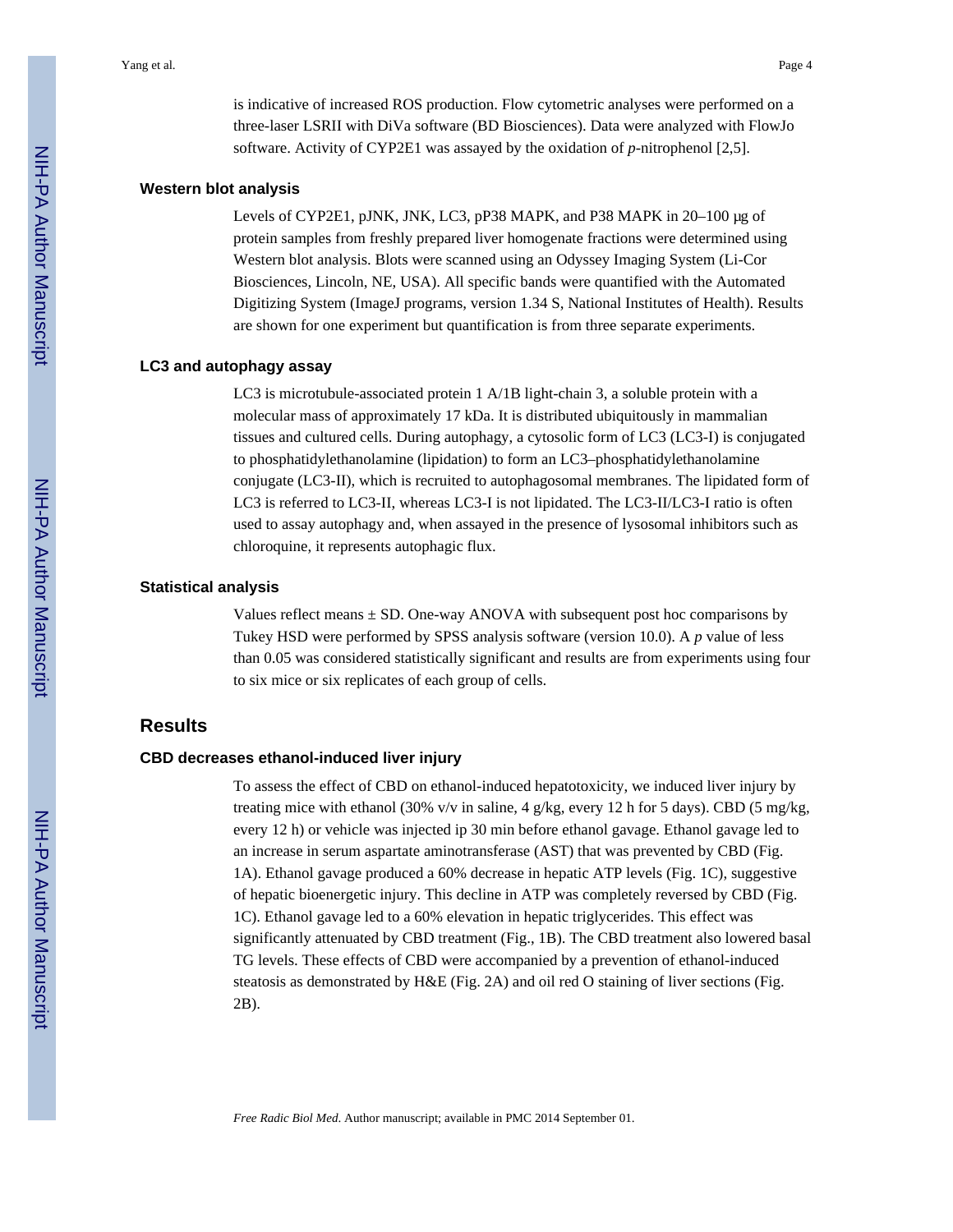#### **CBD reduces ethanol-induced oxidative stress in livers of ethanol-treated mice**

We then examined if CBD was attenuating liver injury by acting as an antioxidant molecule. Liver sections were treated with anti-4-HNE and anti-3-NT IgG to detect 4-HNE or 3-NT adducts (Figs. 3A and B). Ethanol led to an increase in 4-HNE staining. Interestingly, this effect was attenuated in livers from mice treated with CBD (Fig. 3A, images 3 and 4). There was, however, no change in 3-NT protein adducts by ethanol, or CBD, or ethanol/CBD (Fig. 3B).

#### **CBD treatment prevents JNK activation**

Binge ethanol has been shown to activate the JNK and P38 MAPK pathways [2,22–24]. Inhibition of MAPK partially prevents alcohol- and other xenobiotic-mediated liver injury [2,25,26]. We examined the effect of CBD on ethanol-induced JNK and P38 MAPK phosphorylation. Staining of liver sections with anti-pJNK IgG indicated that CBD prevented JNK activation by binge ethanol (Fig. 4A). Western blot analyses of liver homogenates confirmed that ethanol induced the phosphorylation of JNK1 about fourfold and that CBD treatment partially blocked this increase in JNK1 phosphorylation (Fig. 4B). The binge ethanol treatment had no effect on activation of P38 MAPK (Fig. 4C).

#### **CBD reduces ethanol-induced oxidative stress in CYP2E1-expressing HepG2 cells**

To confirm the antioxidant action of CBD as an explanation for its effect on ethanol-induced liver injury, we examined the effect of CBD on ethanol-induced oxidative stress in vitro. HepG2 cells stably expressing CYP2E1 (E47 cells) were used for this purpose. We have previously demonstrated the requirement of CYP2E1 activity to facilitate ethanol toxicity in these cells [4,5]. E47 cells were incubated with 50 or 100 mM ethanol for 5 days, in the absence or presence of CBD  $(5 \mu M)$ . Ethanol treatment led to increases in ROS levels that were decreased by cotreatment with CBD (Fig. 5A). Quantification of the areas in Fig. 5A indicated that there were 2.5- and 3.5-fold increases produced by 50 and 100 mM ethanol, respectively, and that CBD lowered these to increases of about 10–20% (data not shown). In addition we observed that treatment with CBD also reduced the basal levels of ROS produced by CYP2E1 in the E47 cells (Fig. 5A, graph 1). CBD treatment also decreased the ethanol-induced increase in the TG content in these cells (Fig. 5B) and decreased lipid droplet accumulation induced by ethanol as shown by oil red O staining (Figs. 5C and D). CBD effects were not due to changes in CYP2E1 protein levels or activity in the E47 cells (Figs. 5E and F). These results in a well-established model to study the effects of alcohol metabolism on cellular injury are consistent with the ability of CBD to mitigate ethanolinduced liver injury in vivo.

#### **CBD stimulates autophagy in vitro and in vivo**

Several recent studies have demonstrated the importance of autophagy in hepatocyte homeostasis. In particular, growing evidence indicates that stimulation of autophagy decreases hepatocyte oxidative stress and fat accumulation by clearing damaged mitochondria and lipid droplets from hepatocytes [27–29]. We examined the possibility that one mechanism by which CBD exerted its protective effects against ethanol toxicity was by stimulating autophagy. During autophagy, LC3-I (cytosolic form of LC3) is conjugated to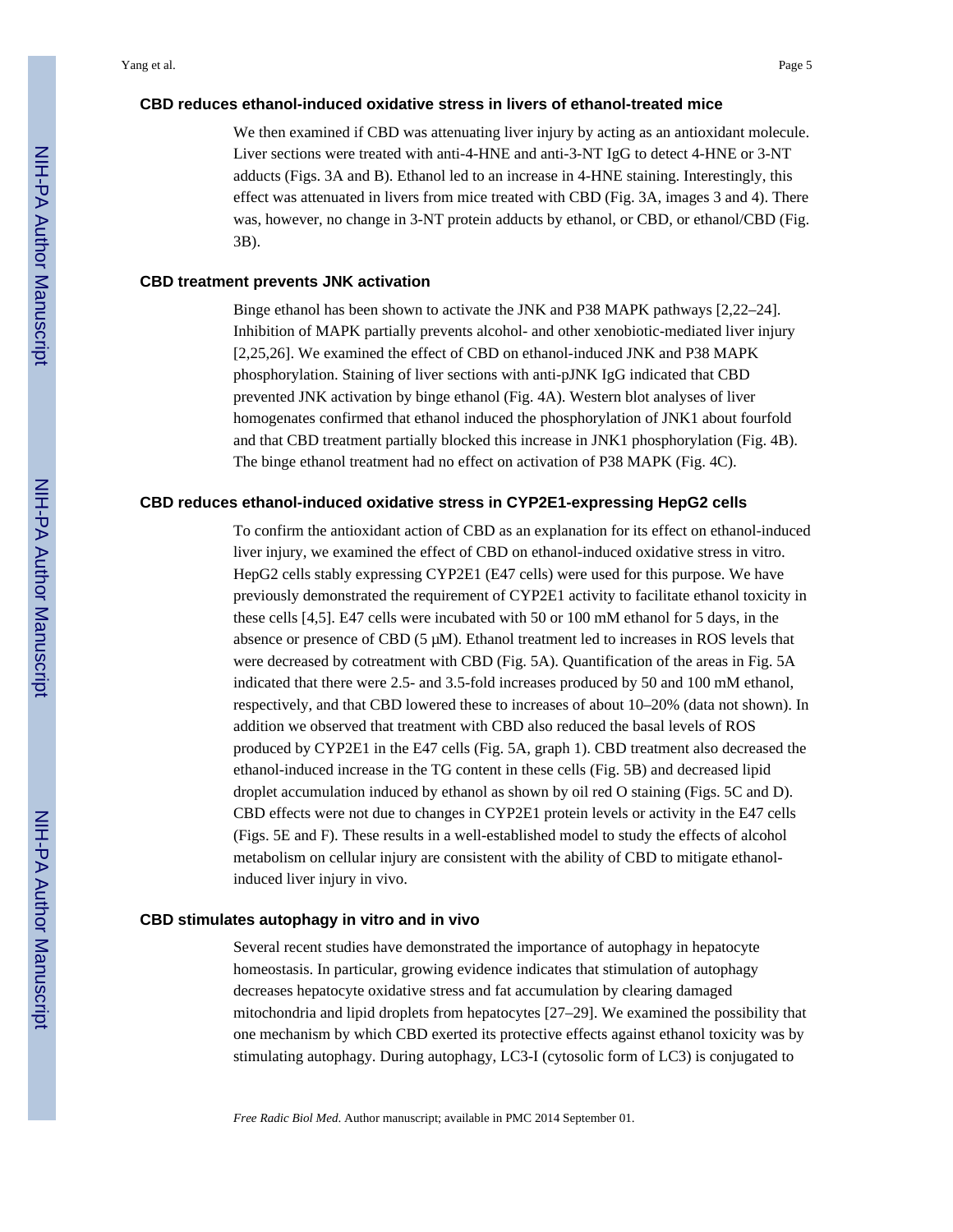phosphatidylethanolamine (lipidation) to form LC3-II (LC3–phosphatidylethanolamine conjugate), which is recruited to autophagosomal membranes. The lipidated form of LC3 is referred to as LC3-II, whereas LC3-I is not lipidated. The LC3-II/LC3-I ratio is often used to assay autophagy and when assayed in the presence of lysosomal inhibitors such as chloroquine, it assays autophagic flux. LC3 lipidation was evaluated as an index of autophagy by Western blot analysis. Treatment of E47 cells with CBD led to an increase in levels of LC3-II, indicating an increase in autophagosome formation. This effect was further increased upon cotreatment with chloroquine, confirming an induction of autophagy by CBD (Fig. 6A). We next examined autophagy in livers from the ethanol-treated mice. Ethanol decreased autophagy, as indicated by a decrease in LC3-II levels and in the LC3-II/ LC3-I ratio (Fig. 6B). This inhibition of autophagy by ethanol was not seen in livers from mice that received CBD plus ethanol (Fig. 6B), indicating that CBD prevents alcoholmediated inhibition of autophagy in vivo. Both in vitro and in vivo experiments showed that CBD promotes autophagy, which could play a role in the mechanisms by which CBD protects liver from acute alcohol-induced steatosis.

## **Discussion**

Acute alcohol drinking induces liver steatosis [2,19,27,29]. The induction of liver steatosis is promoted by CYP2E1, as wild-type mice with CYP2E1 expression displayed steatosis, but CYP2E1-knockout mice exhibit strongly decreased steatosis after acute alcohol treatment [1,2,19]. In the current study, lipid accumulation was found in CYP2E1 expressing HepG2 cells after ethanol treatment, and liver steatosis was observed in mice treated with acute alcohol. Mechanisms by which CYP2E1 promotes ethanol induction of steatosis include elevated ROS, activation of MAPKs such as JNK, inhibition of autophagy, and decreases in levels of PPARα, a major regulator of fatty acid oxidation [1,2]. Oxidative stress has been reported to be one major cause of liver steatosis by alcohol. Antioxidants such as *N*-acetylcysteine attenuate acute alcohol-induced steatosis [2,30]. We previously found that a JNK inhibitor partially blocked acute ethanol-induced steatosis [2]. CBD is a nonpsychotic cannabinoid, which has been shown to have anti-inflammatory and antioxidant properties. CBD has also been reported to function as an antioxidant in preventing glutamate toxicity and preventing neurotoxicity by acute alcohol [31]. Consistent with reports that CBD has antioxidant activity, we found that CBD can reduce ROS production in HepG2 cells expressing CYP2E1 and that CBD inhibited the increase in ROS induced by alcohol treatment. CBD protected liver from acute alcohol-induced steatosis and lowered 4-HNE levels via its antioxidant property. CBD did not alter CYP2E1 levels or catalytic activity; therefore the CBD prevention of alcohol-induced steatosis and oxidant stress is not due to effects on CYP2E1.

How activation of CYP2E1 by alcohol consumption, in addition to oxidative stress, promotes steatosis requires further mechanistic evaluation. The JNK MAPK pathway is a major signaling pathway, which initiates apoptosis and cell death [32,33]. Recent reports also showed that activation of the JNK MAPK pathway by alcohol may be a key factor regulating the increase in liver steatosis, because inhibition of JNK activation prevented acute alcohol-induced steatosis [2]. We found that CBD can inhibit the increase in JNK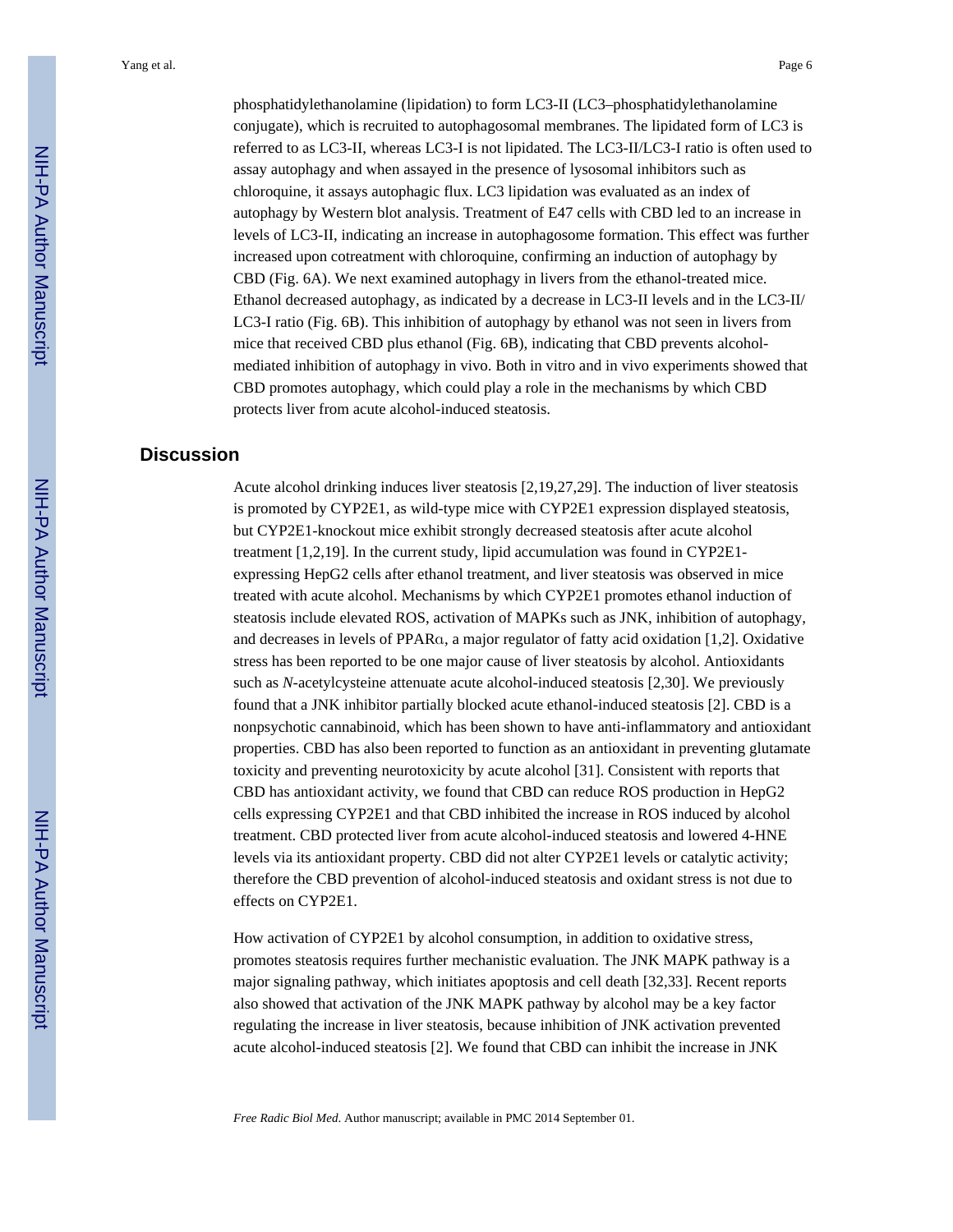MAPK phosphorylation by acute alcohol, which may be due to its antioxidant actions. Inhibition of JNK activation may contribute to CBD's anti-steatosis effects.

While a basal level of autophagy is required for the survival of cells or organisms, prolonged activation of autophagy may have adverse effects. In mammalian systems, autophagy is stimulated by nutrient starvation or deprivation of growth factors [34–38]. Although it is not clear yet whether alcohol increases or decreases autophagy under different conditions, it is consistent that autophagy is a protective mechanism against alcohol-induced liver injury [2,19,27,29]. Increasing autophagy can protect cells from injury by various stimuli, as inhibition of autophagy increases toxicity to cells. Genetically enhancing autophagy by overexpressing Atg7 could alleviate hepatic steatosis induced by a high-fat diet [39]. Carbamazepine, an FDA-approved antiepileptic drug, can alleviate fatty liver by inducing autophagy [40]. In contrast, loss of autophagy in vitro or in vivo increases lipid accumulation in cells and in liver [2,4,19]. We found that CBD can stimulate autophagy in HepG2 cells that express CYP2E1. The increased flux from LC3-I to LC3-II was confirmed by treating cells with a lysosome inhibitor. Because the LC3-II/LC3-I ratio is used to assay autophagy, the increased flux from LC3-I to LC3-II indicates increases in autophagy. CBDmediated increase in autophagy may be important for the prevention of alcohol-induced steatosis by CBD.

In conclusion, this is the first report demonstrating that CBD can alleviate lipid accumulation in both an in vitro HepG2 cell model and an in vivo binge alcohol treatment model by multiple mechanisms. These mechanisms may involve activation of autophagy, inhibition of the JNK MAPK pathway, and inhibition of oxidative stress, and all three mechanisms could be important for alleviating steatosis.

## **Acknowledgments**

This work was supported by Grants AA-018790 and AA-021362 from the NIAAA (to A.I.C.) and NIH Grant DA 008863 (to L.A.D.).

## **References**

- 1. Lu Y, Wu D, Wang X, Ward SC, Cederbaum AI. Chronic alcohol-induced liver injury and oxidant stress are decreased in cytochrome P4502E1 knockout mice and restored in humanized cytochrome P4502E1 knock-in mice. Free Radic Biol Med. 2010; 49:1406–1416. [PubMed: 20692331]
- 2. Yang L, Wu D, Wang X, Cederbaum AI. Cytochrome P4502E1, oxidative stress, JNK, and autophagy in acute alcohol-induced fatty liver. Free Radic Biol Med. 2012; 53:1170–1180. [PubMed: 22749809]
- 3. Abdelmegeed MA, Banerjee A, Yoo SH, Jang S, Gonzalez FJ, Song BJ. Critical role of cytochrome P450 2E1 (CYP2E1) in the development of high fat-induced non-alcoholic steatohepatitis. J Hepatol. 2012; 57:860–866. [PubMed: 22668639]
- 4. Wu D, Wang X, Zhou R, Cederbaum A. CYP2E1 enhances ethanol-induced lipid accumulation but impairs autophagy in HepG2 E47 cells. Biochem Biophys Res Commun. 2010; 402:116–122. [PubMed: 20932821]
- 5. Yang L, Wu D, Wang X, Cederbaum AI. Depletion of cytosolic or mitochondrial thioredoxin increases CYP2E1-induced oxidative stress via an ASK-1-JNK1 pathway in HepG2 cells. Free Radic Biol Med. 2011; 51:185–196. [PubMed: 21557999]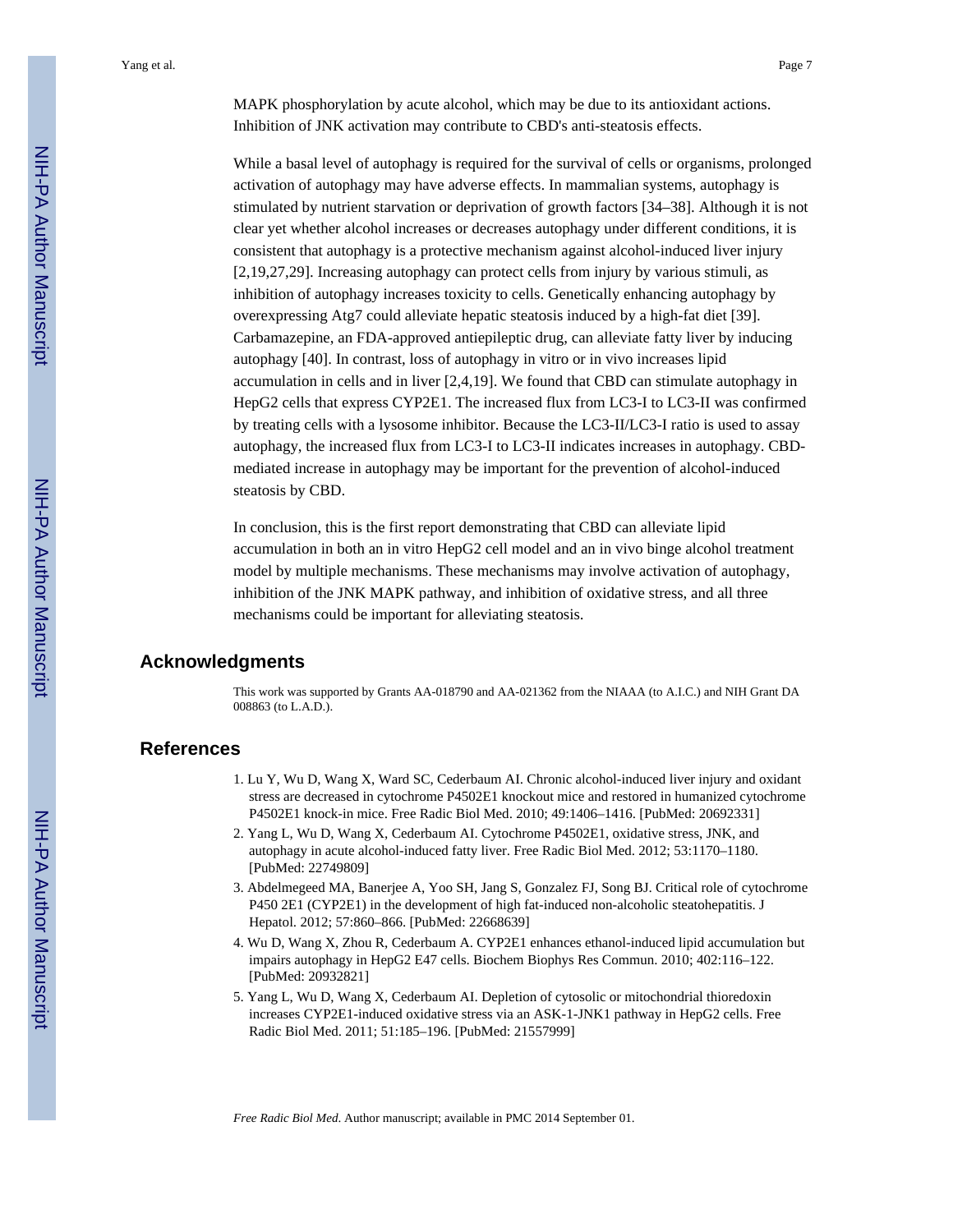- 6. Malfait AM, Gallily R, Sumariwalla PF, Malik AS, Andreakos E, Mechoulam R, Feldmann M. The nonpsychoactive cannabis constituent cannabidiol is an oral anti-arthritic therapeutic in murine collagen-induced arthritis. Proc Natl Acad Sci USA. 2000; 97:9561–9566. [PubMed: 10920191]
- 7. Weiss L, Zeira M, Reich S, Har-Noy M, Mechoulam R, Slavin S, Gallily R. Cannabidiol lowers incidence of diabetes in non-obese diabetic mice. Autoimmunity. 2006; 39:143–151. [PubMed: 16698671]
- 8. Hampson AJ, Grimaldi M, Axelrod J, Wink D. Cannabidiol and (–) Delta9-tetrahydrocannabinol are neuroprotective antioxidants. Proc Natl Acad Sci USA. 1998; 95:8268–8273. [PubMed: 9653176]
- 9. Ligresti A, Moriello AS, Starowicz K, Matias I, Pisanti S, De Petrocellis L, Laezza C, Portella G, Bifulco M, Di Marzo V. Antitumor activity of plant cannabinoids with emphasis on the effect of cannabidiol on human breast carcinoma. J Pharmacol Exp Ther. 2006; 318:1375–1387. [PubMed: 16728591]
- 10. McAllister SD, Christian RT, Horowitz MP, Garcia A, Desprez PY. Cannabidiol as a novel inhibitor of Id-1 gene expression in aggressive breast cancer cells. Mol Cancer Ther. 2007; 6:2921–2927. [PubMed: 18025276]
- 11. Vaccani A, Massi P, Colombo A, Rubino T, Parolaro D. Cannabidiol inhibits human glioma cell migration through a cannabinoid receptor-independent mechanism. Br J Pharmacol. 2005; 144:1032–1036. [PubMed: 15700028]
- 12. Shrivastava A, Kuzontkoski PM, Groopman JE, Prasad A. Cannabidiol induces programmed cell death in breast cancer cells by coordinating the cross-talk between apoptosis and autophagy. Mol Cancer Ther. 2011; 10:1161–1172. [PubMed: 21566064]
- 13. Wu HY, Chu RM, Wang CC, Lee CY, Lin SH, Jan TR. Cannabidiol-induced apoptosis in primary lymphocytes is associated with oxidative stress-dependent activation of caspase-8. Toxicol Appl Pharmacol. 2008; 226:260–270. [PubMed: 17950393]
- 14. Christian P, Sacco J, Adeli K. Autophagy: emerging roles in lipid homeostasis and metabolic control. Biochim Biophys Acta. 2013; 1831:819–824. [PubMed: 23274236]
- 15. He C, Bassik MC, Moresi V, Sun K, Wei Y, Zou Z, An Z, Loh J, Fisher J, Sun Q, Korsmeyer S, Packer M, May HI, Hill JA, Virgin HW, Gilpin C, Xiao G, Bassel-Duby R, Scherer PE, Levine B. Exercise-induced BCL2-regulated autophagy is required for muscle glucose homeostasis. Nature. 2012; 481:511–515. [PubMed: 22258505]
- 16. Hernandez-Gea V, Ghiassi-Nejad Z, Rozenfeld R, Gordon R, Fiel MI, Yue Z, Czaja MJ, Friedman SL. Autophagy releases lipid that promotes fibrogenesis by activated hepatic stellate cells in mice and in human tissues. Gastroenterology. 2012; 142:938–946. [PubMed: 22240484]
- 17. Stankov MV, Panayotova-Dimitrova D, Leverkus M, Vondran FW, Bauerfeind R, Binz A, Behrens GM. Autophagy inhibition due to thymidine analogues as novel mechanism leading to hepatocyte dysfunction and lipid accumulation. AIDS. 2012; 26:1995–2006. [PubMed: 22914580]
- 18. Younce C, Kolattukudy P. MCP-1 induced protein promotes adipogenesis via oxidative stress, endoplasmic reticulum stress and autophagy. Cell Physiol Biochem. 2012; 30:307–320. [PubMed: 22739135]
- 19. Wu D, Wang X, Zhou R, Yang L, Cederbaum AI. Alcohol steatosis and cytotoxicity: the role of cytochrome P4502E1 and autophagy. Free Radic Biol Med. 2012; 53:1346–1357. [PubMed: 22819980]
- 20. Wang X, Wu D, Yang L, Cederbaum AI. Hepatotoxicity mediated by pyrazole (cytochrome P450 2E1) plus tumor necrosis factor alpha treatment occurs in c-Jun N-terminal kinase 2 −/− but not in c-Jun N-terminal kinase 1 −/− mice. Hepatology. 2011; 54:1753–1766. [PubMed: 21748763]
- 21. Wu D, Cederbaum AI. Development and properties of HepG2 cells that constitutively express CYP2E1. Methods Mol Biol. 2008; 447:137–150. [PubMed: 18369917]
- 22. Gu L, Fink AM, Chowdhury SA, Geenen DL, Piano MR. Cardiovascular responses and differential changes in mitogen-activated protein kinases following repeated episodes of binge drinking. Alcohol Alcohol. 2012; 48:131–137. [PubMed: 22878590]
- 23. Nishitani Y, Matsumoto H. Ethanol rapidly causes activation of JNK associated with ER stress under inhibition of ADH. FEBS Lett. 2006; 580:9–14. [PubMed: 16343492]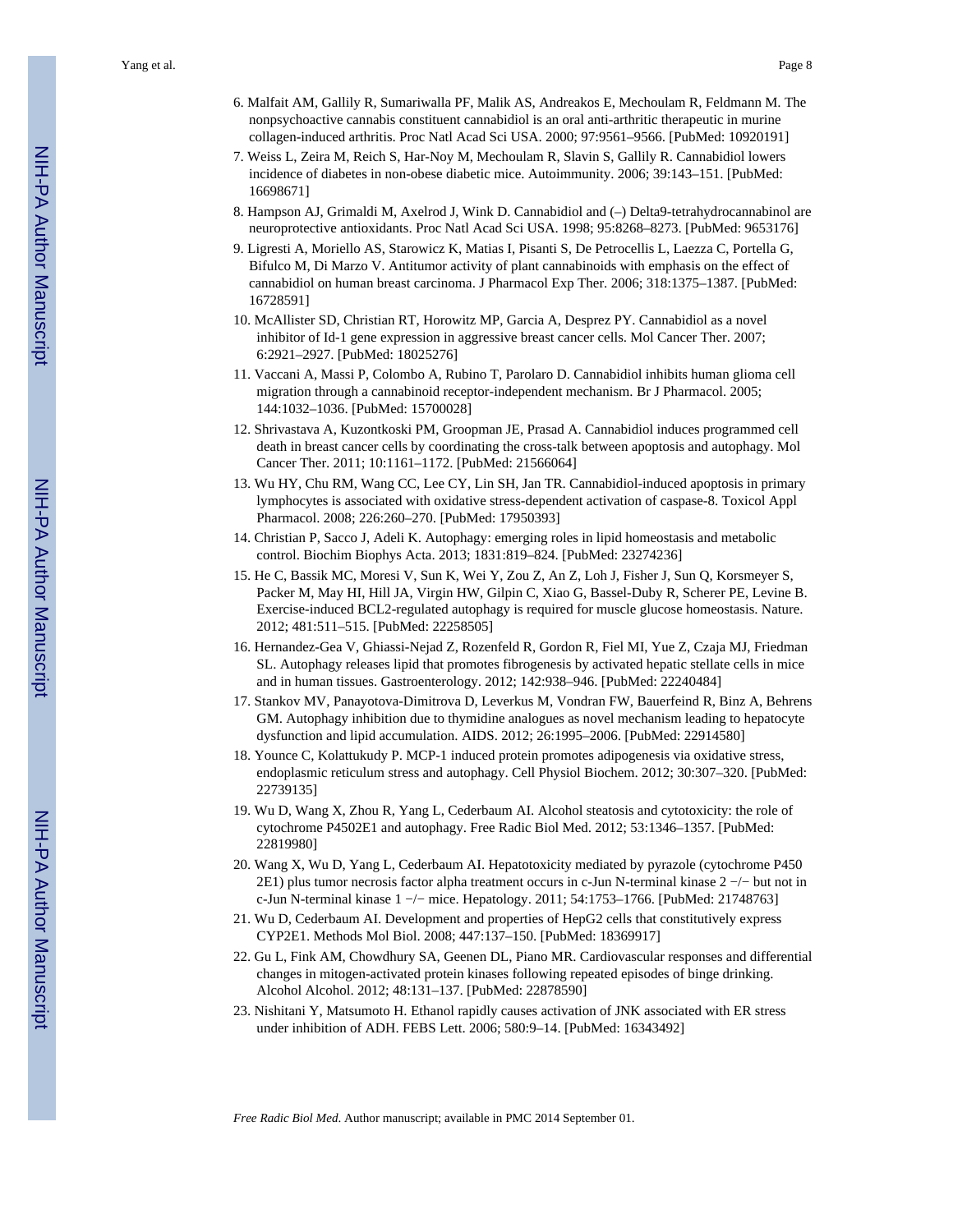- 24. Aroor AR, James TT, Jackson DE, Shukla SD. Differential changes in MAP kinases, histone modifications, and liver injury in rats acutely treated with ethanol. Alcohol Clin Exp Res. 2010; 34:1543–1551. [PubMed: 20586759]
- 25. Wu D, Cederbaum AI. Role of p38 MAPK in CYP2E1-dependent arachidonic acid toxicity. J Biol Chem. 2003; 278:1115–1124. [PubMed: 12403788]
- 26. Wu D, Cederbaum A. Glutathione depletion in CYP2E1-expressing liver cells induces toxicity due to the activation of p38 mitogen-activated protein kinase and reduction of nuclear factor-kappaB DNA binding activity. Mol Pharmacol. 2004; 66:749–760. [PubMed: 15322268]
- 27. Ding WX, Li M, Yin XM. Selective taste of ethanol-induced autophagy for mitochondria and lipid droplets. Autophagy. 2010; 7:248–249. [PubMed: 21150309]
- 28. Eid N, Ito Y, Maemura K, Otsuki Y. Elevated autophagic sequestration of mitochondria and lipid droplets in steatotic hepatocytes of chronic ethanol-treated rats: an immunohistochemical and electron microscopic study. J Mol Histol. 2013; 44:311–326. [PubMed: 23371376]
- 29. Ding WX, Li M, Chen X, Ni HM, Lin CW, Gao W, Lu B, Stolz DB, Clemens DL, Yin XM. Autophagy reduces acute ethanol-induced hepatotoxicity and steatosis in mice. Gastroenterology. 2010; 139:1740–1752. [PubMed: 20659474]
- 30. Lu Y, Zhang XH, Cederbaum AI. Ethanol induction of CYP2A5: role of CYP2E1–ROS-Nrf2 pathway. Toxicol Sci. 2012; 128:427–438. [PubMed: 22552773]
- 31. Hamelink C, Hampson A, Wink DA, Eiden LE, Eskay RL. Comparison of cannabidiol, antioxidants, and diuretics in reversing binge ethanol-induced neurotoxicity. J Pharmacol Exp Ther. 2005; 314:780–788. [PubMed: 15878999]
- 32. Guegan JP, Ezan F, Theret N, Langouet S, Baffet G. MAPK signaling in cisplatin-induced death: predominant role of ERK1 over ERK2 in human hepatocellular carcinoma cells. Carcinogenesis. 2012; 34:38–47. [PubMed: 23042098]
- 33. Zhang H, Chen GG, Zhang Z, Chun S, Leung BC, Lai PB. Induction of autophagy in hepatocellular carcinoma cells by SB203580 requires activation of AMPK and DAPK but not p38 MAPK. Apoptosis. 2011; 17:325–334. [PubMed: 22170404]
- 34. Kim I, Lemasters JJ. Mitochondrial degradation by autophagy (mitophagy) in GFP–LC3 transgenic hepatocytes during nutrient deprivation. Am J Physiol Cell Physiol. 2010; 300:C308–317. [PubMed: 21106691]
- 35. Czaja MJ, Ding WX, Donohue TM, Friedman SL, Kim JS, Komatsu M, Lemasters JJ, Lemoine A, Lin JD, Ou JH, Perlmutter DH, Randall G, Ray RB, Tsung A, Yin XM. Functions of autophagy in normal and diseased liver. Autophagy. 2013; 9:1131–1158. [PubMed: 23774882]
- 36. Dall'Armi C, Devereaux KA, Di Paolo G. The role of lipids in the control of autophagy. Curr Biol. 2013; 23:R33–45. [PubMed: 23305670]
- 37. Hansen M, Flatt T, Aguilaniu H. Reproduction, fat metabolism, and life span: what is the connection? Cell Metab. 2013; 17:10–19. [PubMed: 23312280]
- 38. Settembre C, Fraldi A, Medina DL, Ballabio A. Signals from the lysosome: a control centre for cellular clearance and energy metabolism. Nat Rev Mol Cell Biol. 2013; 14:283–296. [PubMed: 23609508]
- 39. Yang L, Li P, Fu S, Calay ES, Hotamisligil GS. Defective hepatic autophagy in obesity promotes ER stress and causes insulin resistance. Cell Metab. 2010; 11:467–478. [PubMed: 20519119]
- 40. Puls F, Goldschmidt I, Bantel H, Agne C, Brocker V, Dammrich M, Lehmann U, Berrang J, Pfister ED, Kreipe HH, Baumann U. Autophagy-enhancing drug carbamazepine diminishes hepatocellular death in fibrinogen storage disease. J Hepatol. 2013; 59:626–630. [PubMed: 23707368]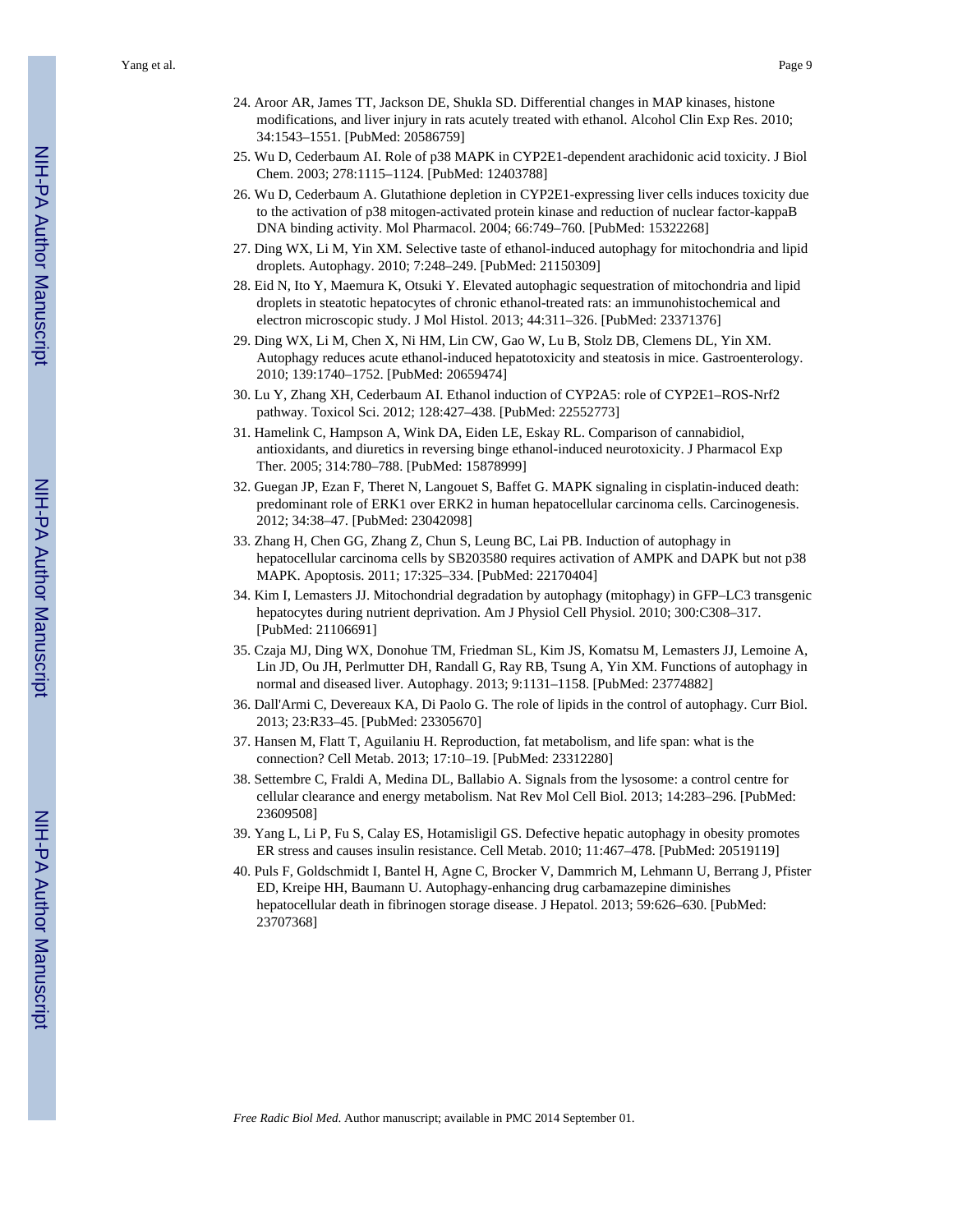

## **Fig. 1.**

Binge ethanol induces liver injury and accumulation of lipids in mice, and CBD reverses these effects. (A) Serum AST levels; (B) TG levels in liver; (C) ATP levels in liver. Results are from four to six mice in each group.  $\frac{*p}{<}0.05$  and  $\frac{*p}{<}0.01$ .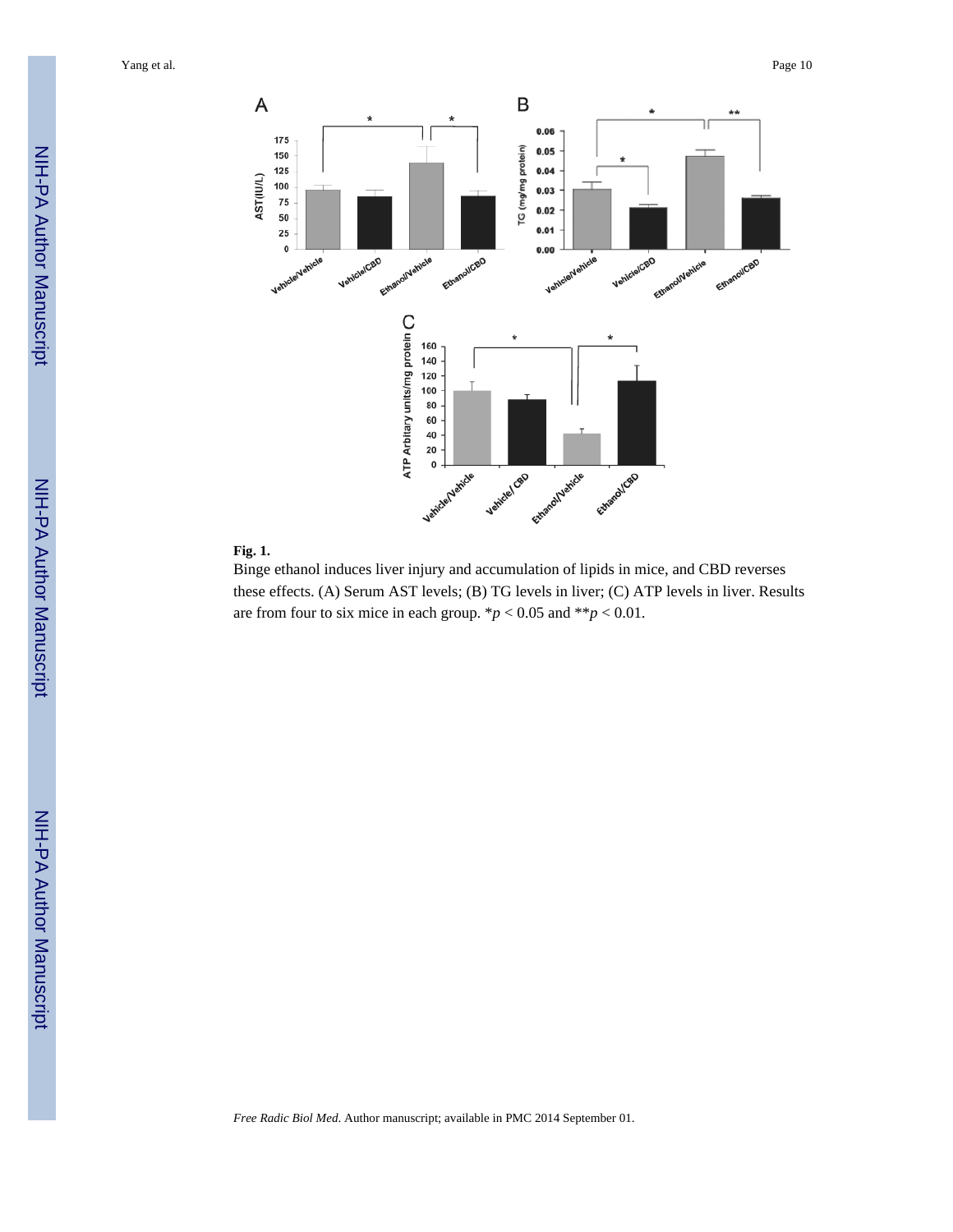

## **Fig. 2.**

(A) H&E staining and (B) oil red O staining showing increased lipid accumulation in mouse liver after binge alcohol treatment. CBD decreases this lipid accumulation (image 4 compared to image 3 in (A) and (B)).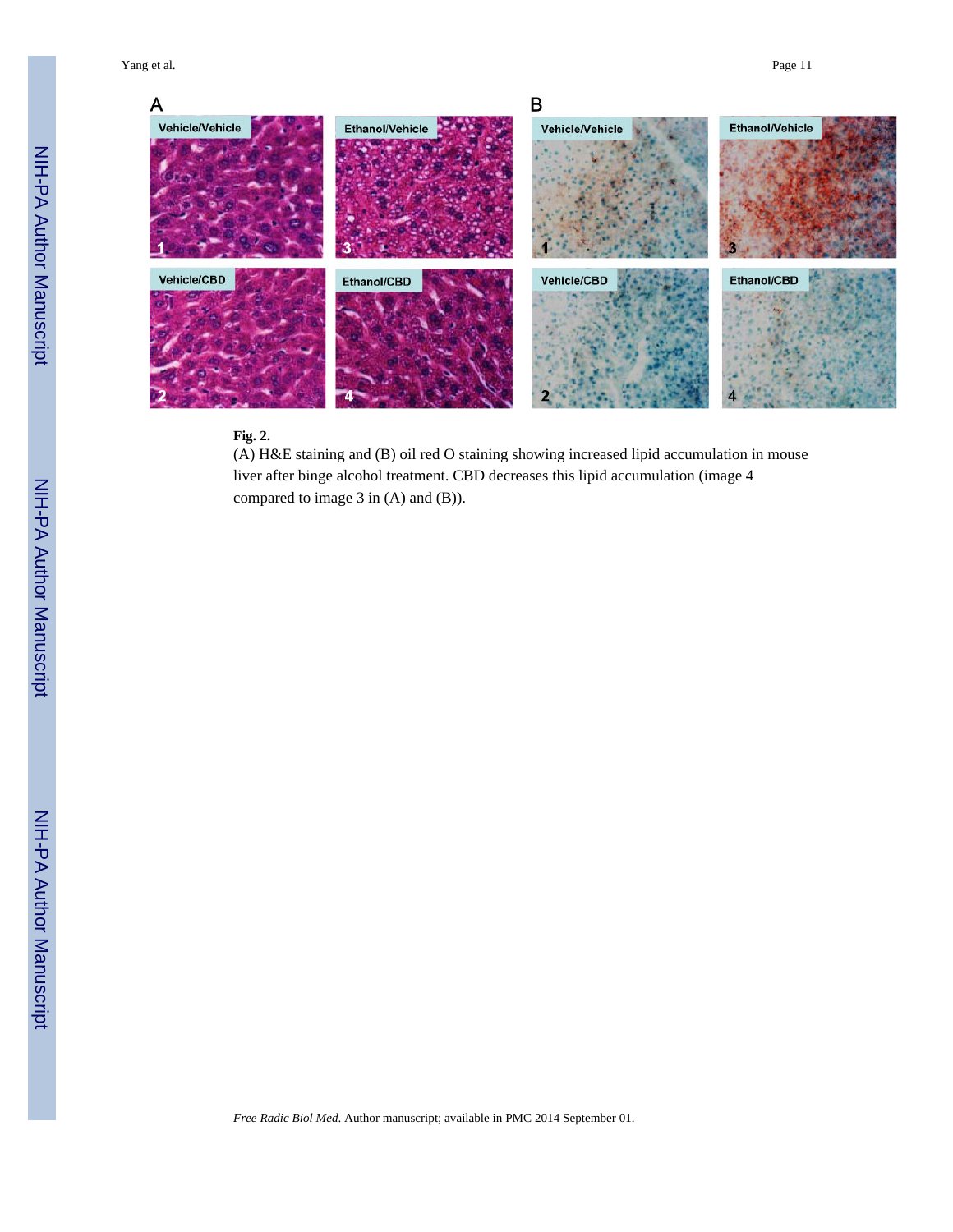

## **Fig. 3.**

(A) Binge alcohol drinking increases 4-HNE staining in mouse liver (image 3 compared to image 1), and CBD reverses this increase (image 4 compared to image 3). Black arrows point to areas of positive staining of 4-HNE. (B) Binge alcohol, CBD, or ethanol/CBD do not change 3-NT staining in mouse liver (image 2, 3, or 4 compared to image 1).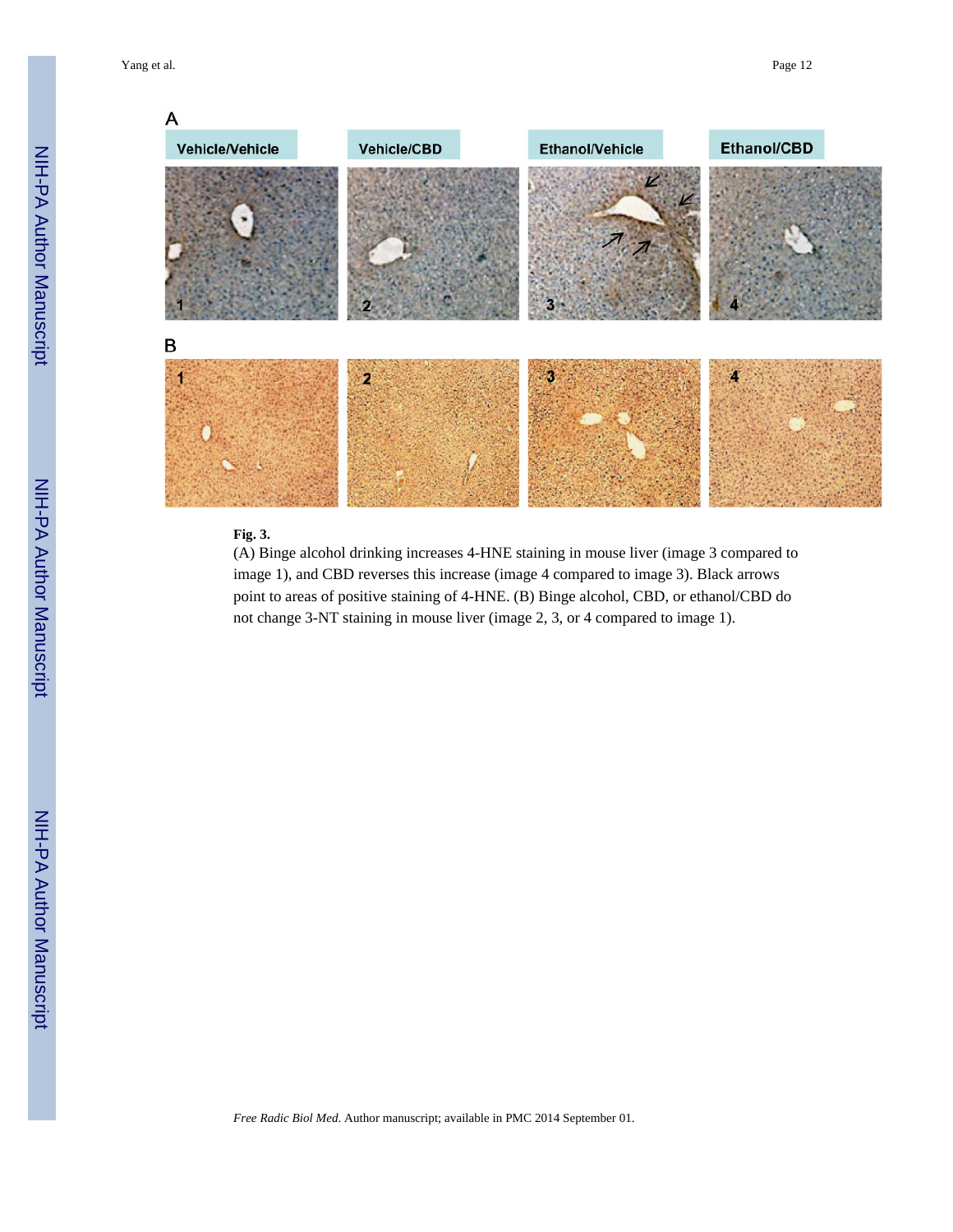

### **Fig. 4.**

Binge alcohol drinking increases phosphorylation of c-Jun N-terminal kinase (JNK) as shown by (A) immunohistochemistry (image 3 compared to image 1) and (B) Western blot. Livers were collected 18 h after the last ethanol gavage. CBD partially blocked the activation of JNK by binge alcohol.  $p < 0.05$  comparing ethanol/vehicle to vehicle/vehicle. &*p* < 0.05 comparing ethanol/CBD to ethanol/vehicle. (C) P38 MAPK phosphorylation is not increased by binge alcohol consumption.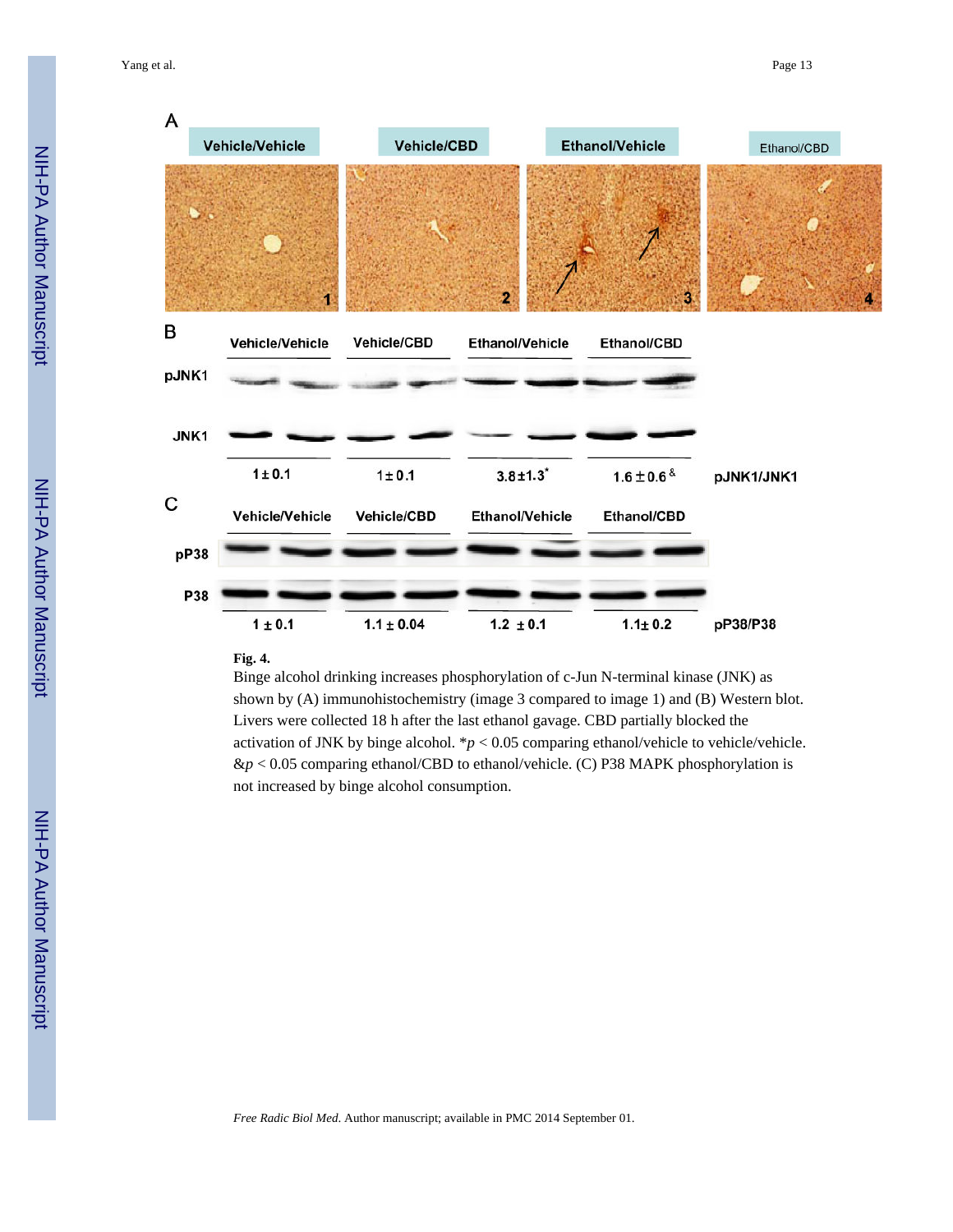Yang et al. Page 14



## **Fig. 5.**

(A) In cytochrome P450 2E1 (CYP2E1)-expressing HepG2 cells, either 50 or 100 mM ethanol treatment increased ROS production (graphs 2 and 4), and CBD partially prevented the increase in ROS (graphs 3 and 5 compared to 2 and 4). ROS were assayed using the Total ROS Detection Kit. The distribution of fluorescence intensity is shown as a histogram, with the y axis indicating the percentage of cells in the total population displaying the specific fluorescence intensity shown on the *x* axis. (B and C) In vitro 100 mM ethanol treatment increased lipid accumulation in CYP2E1-expressing HepG2 cells. (B) TG levels, expressed as mg/mg protein;  $\frac{*p}{<}0.05$ ,  $\frac{*p}{<}0.01$ . (C) Oil red O staining showing that CBD prevents this lipid accumulation. (D) Quantification of oil red O staining was carried out using the ImageJ program. Staining in the vehicle/vehicle group was taken as 100, and staining of all other groups was expressed relative to the vehicle/vehicle group.  $\frac{*p}{0.05}$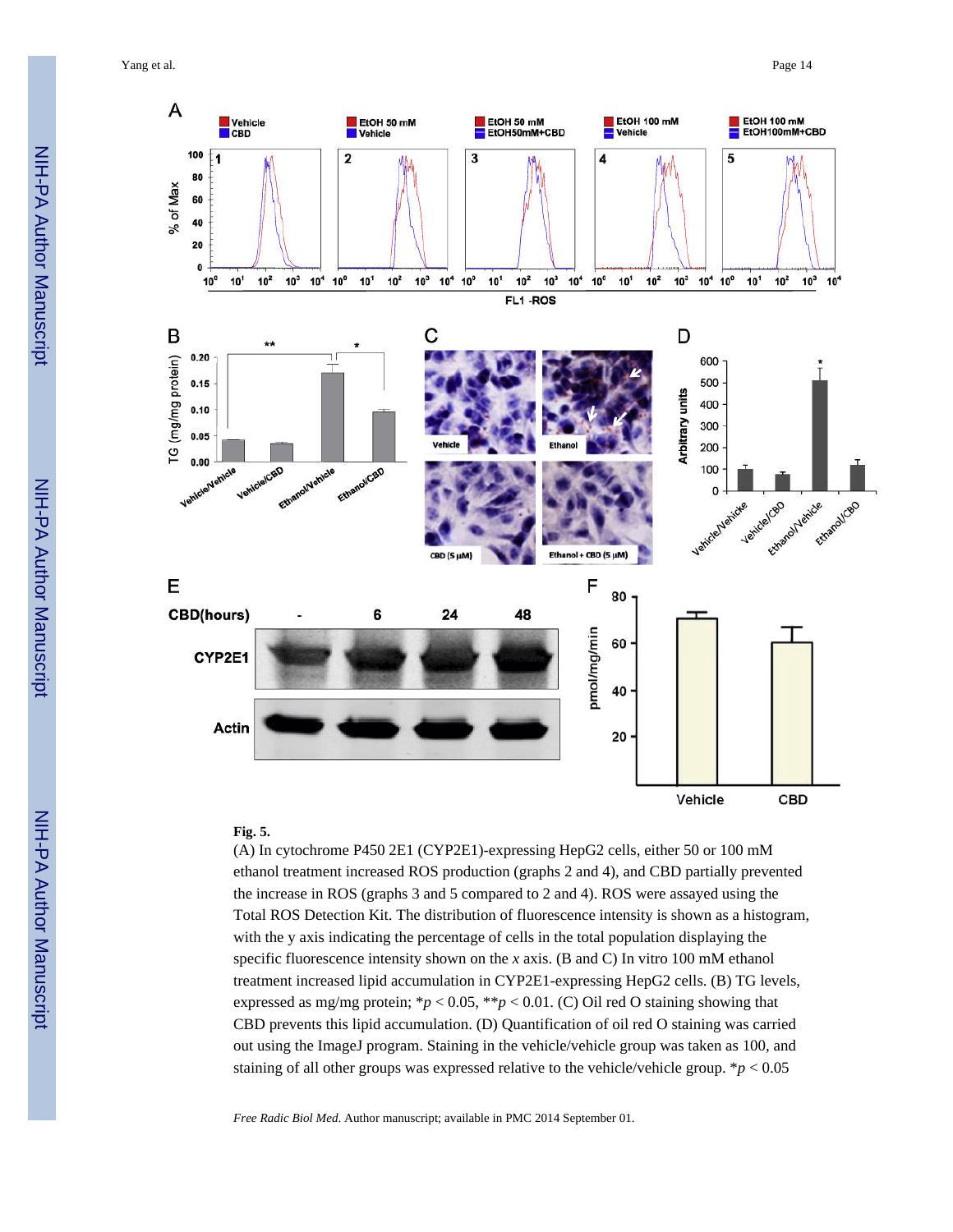compared to vehicle/vehicle group. (E and F) CYP2E1 protein expression and catalytic activity were assayed 48 h after the last treatment with CBD. CBD itself does not have any effect on either CYP2E1 protein expression or CYP2E1 activity.